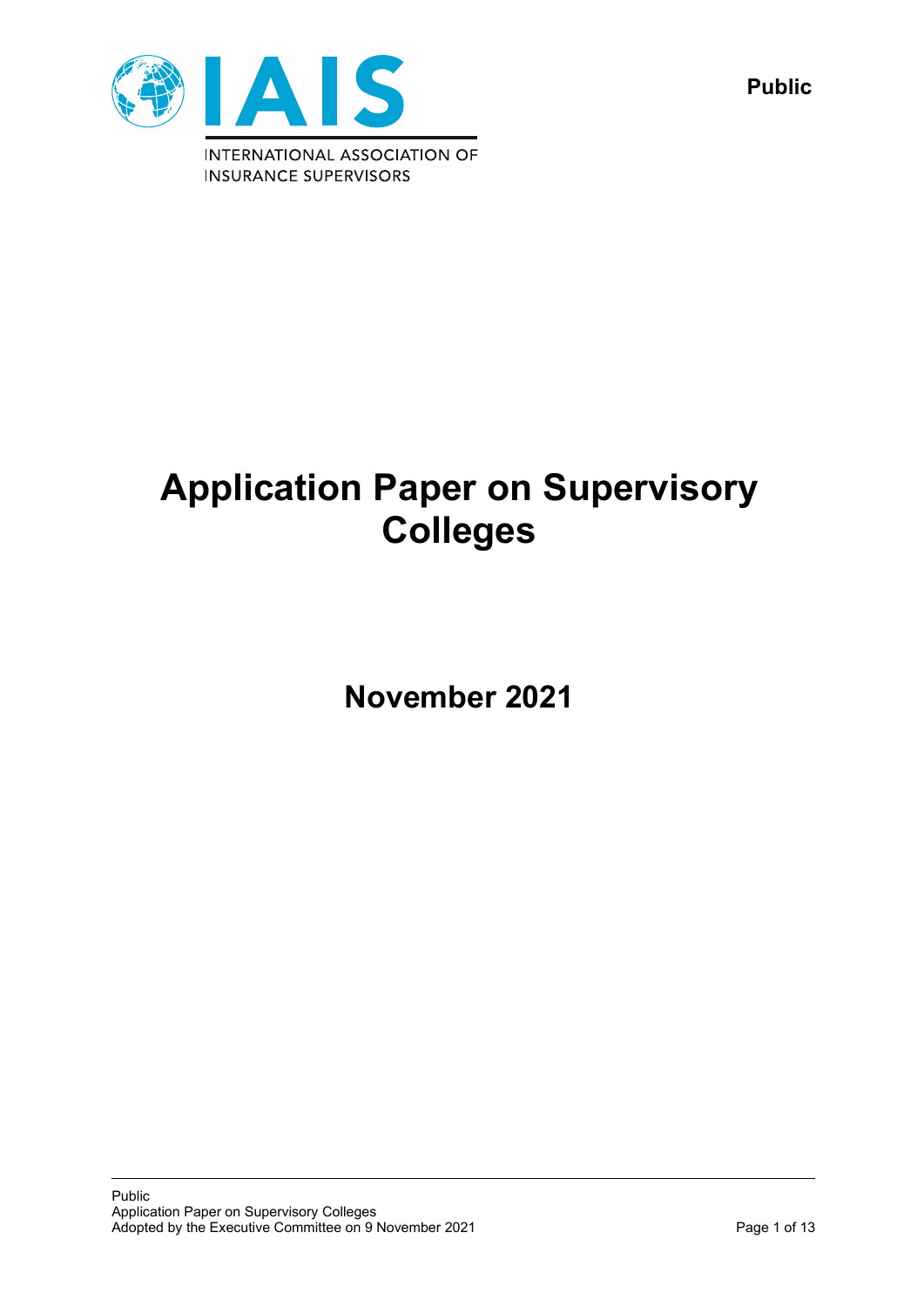

## **About the IAIS**

The International Association of Insurance Supervisors (IAIS) is a voluntary membership organisation of insurance supervisors and regulators from more than 200 jurisdictions. The mission of the IAIS is to promote effective and globally consistent supervision of the insurance industry in order to develop and maintain fair, safe and stable insurance markets for the benefit and protection of policyholders and to contribute to global financial stability.

Established in 1994, the IAIS is the international standard setting body responsible for developing principles, standards and other supporting material for the supervision of the insurance sector and assisting in their implementation. The IAIS also provides a forum for Members to share their experiences and understanding of insurance supervision and insurance markets.

The IAIS coordinates its work with other international financial policymakers and associations of supervisors or regulators, and assists in shaping financial systems globally. In particular, the IAIS is a member of the Financial Stability Board (FSB), member of the Standards Advisory Council of the International Accounting Standards Board (IASB), and partner in the Access to Insurance Initiative (A2ii). In recognition of its collective expertise, the IAIS also is routinely called upon by the G20 leaders and other international standard setting bodies for input on insurance issues as well as on issues related to the regulation and supervision of the global financial sector.

**Application Papers** provide supporting material related to specific supervisory material (ICPs or ComFrame). Application Papers could be provided in circumstances where the practical application of principles and standards may vary or where their interpretation and implementation may pose challenges. Application Papers do not include new requirements, but provide further advice, illustrations, recommendations or examples of good practice to supervisors on how supervisory material may be implemented. The proportionality principle applies also to the content of Application Papers.

International Association of Insurance Supervisors c/o Bank for International Settlements CH-4002 Basel **Switzerland** Tel: +41 61 280 8090 Fax: +41 61 280 9151 [www.iaisweb.org](http://www.iaisweb.org/)

This document was prepared by the Insurance Groups Working Group in consultation with IAIS Members.

This document is available on the IAIS website [\(www.iaisweb.org\)](http://www.iaisweb.org/).

© International Association of Insurance Supervisors (IAIS), 2021.

All rights reserved. Brief excerpts may be reproduced or translated provided the source is stated.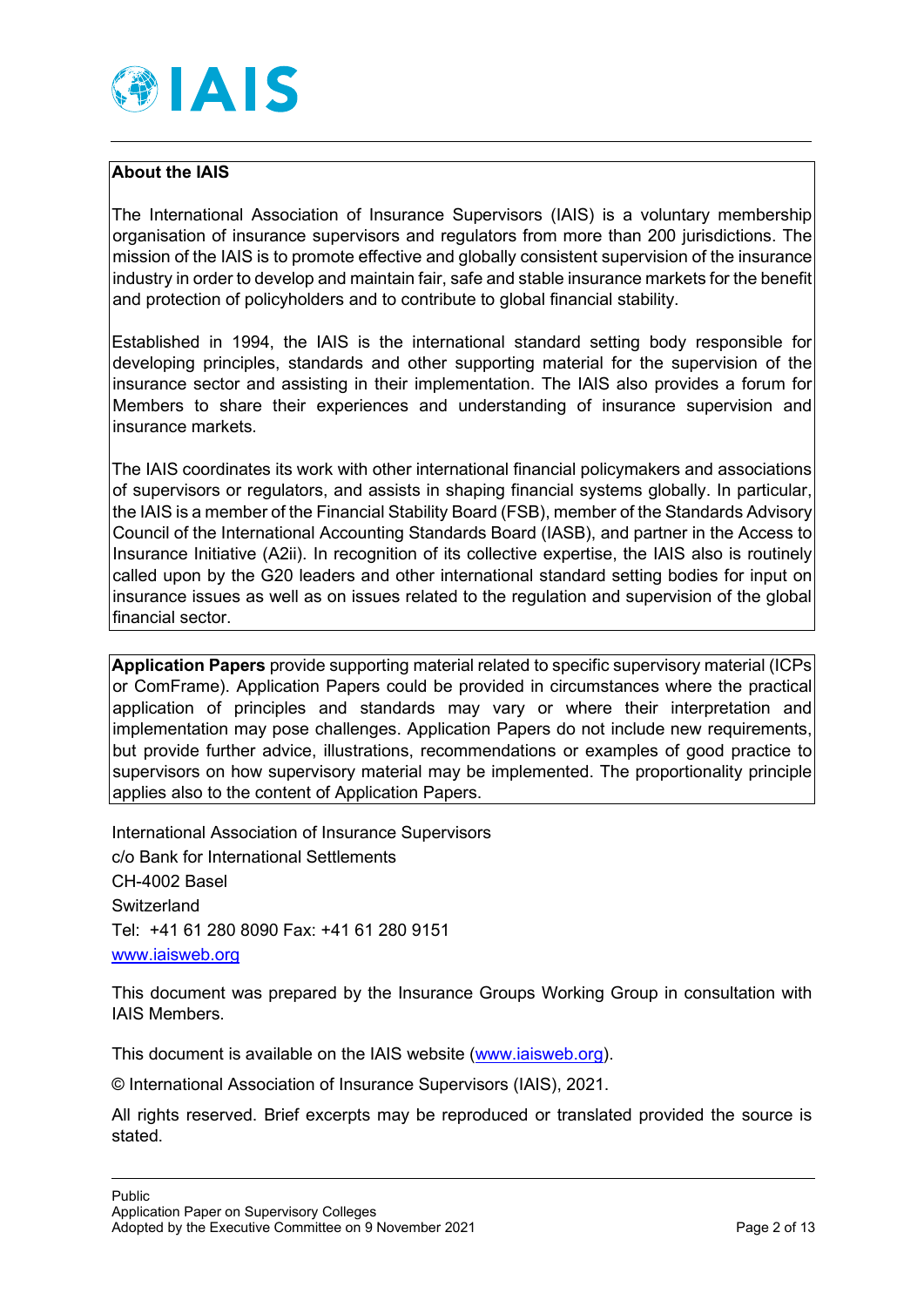

# **Contents**

| 1              |     |                                                                                 |  |  |  |
|----------------|-----|---------------------------------------------------------------------------------|--|--|--|
| $\overline{2}$ |     |                                                                                 |  |  |  |
|                | 2.1 | Role of the group-wide supervisor in establishing a supervisory college 5       |  |  |  |
|                | 2.2 |                                                                                 |  |  |  |
| 3              |     |                                                                                 |  |  |  |
|                | 3.1 |                                                                                 |  |  |  |
|                | 3.2 |                                                                                 |  |  |  |
|                | 3.3 |                                                                                 |  |  |  |
| 4              |     |                                                                                 |  |  |  |
|                | 4.1 |                                                                                 |  |  |  |
|                | 4.2 |                                                                                 |  |  |  |
|                | 4.3 | Supervisory college activities related to the group-wide risk assessment 10     |  |  |  |
|                | 4.4 | Supervisory cooperation in planning for crisis management 11                    |  |  |  |
| 5              |     |                                                                                 |  |  |  |
|                | 5.1 |                                                                                 |  |  |  |
|                | 5.2 |                                                                                 |  |  |  |
|                | 5.3 | Involvement of group-wide Senior Management in supervisory college meetings. 12 |  |  |  |
|                | 5.4 |                                                                                 |  |  |  |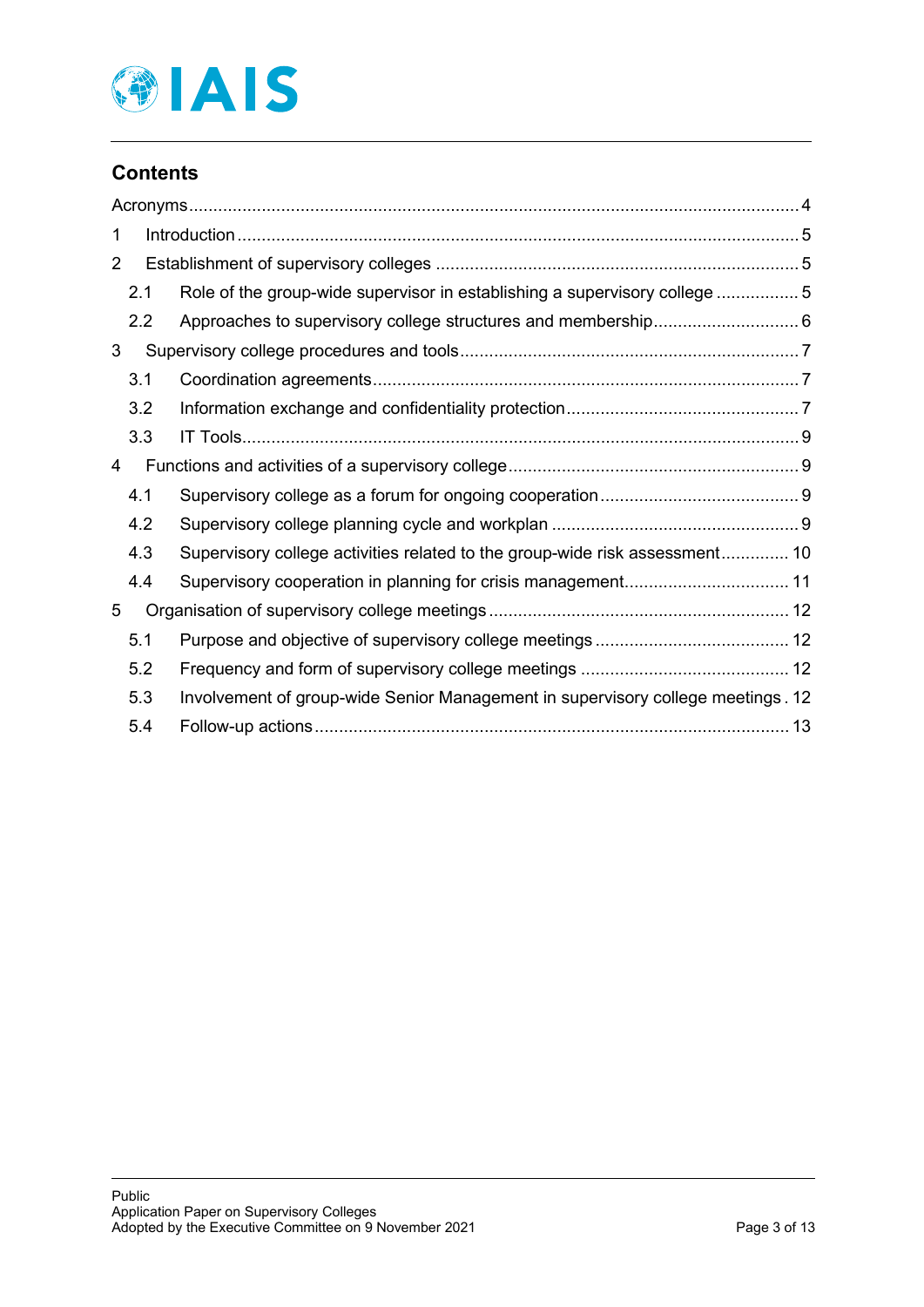

# <span id="page-3-0"></span>**Acronyms**

| <b>CMG</b>      | <b>Crisis Management Group</b>                                                     |
|-----------------|------------------------------------------------------------------------------------|
| <b>ComFrame</b> | Common Framework for the Supervision of Internationally Active Insurance<br>Groups |
| <b>IAIG</b>     | Internationally Active Insurance Group                                             |
| <b>IAIS</b>     | International Association of Insurance Supervisors                                 |
| <b>ICP</b>      | Insurance Core Principle                                                           |
| <b>MMoU</b>     | Multilateral Memorandum of Understanding                                           |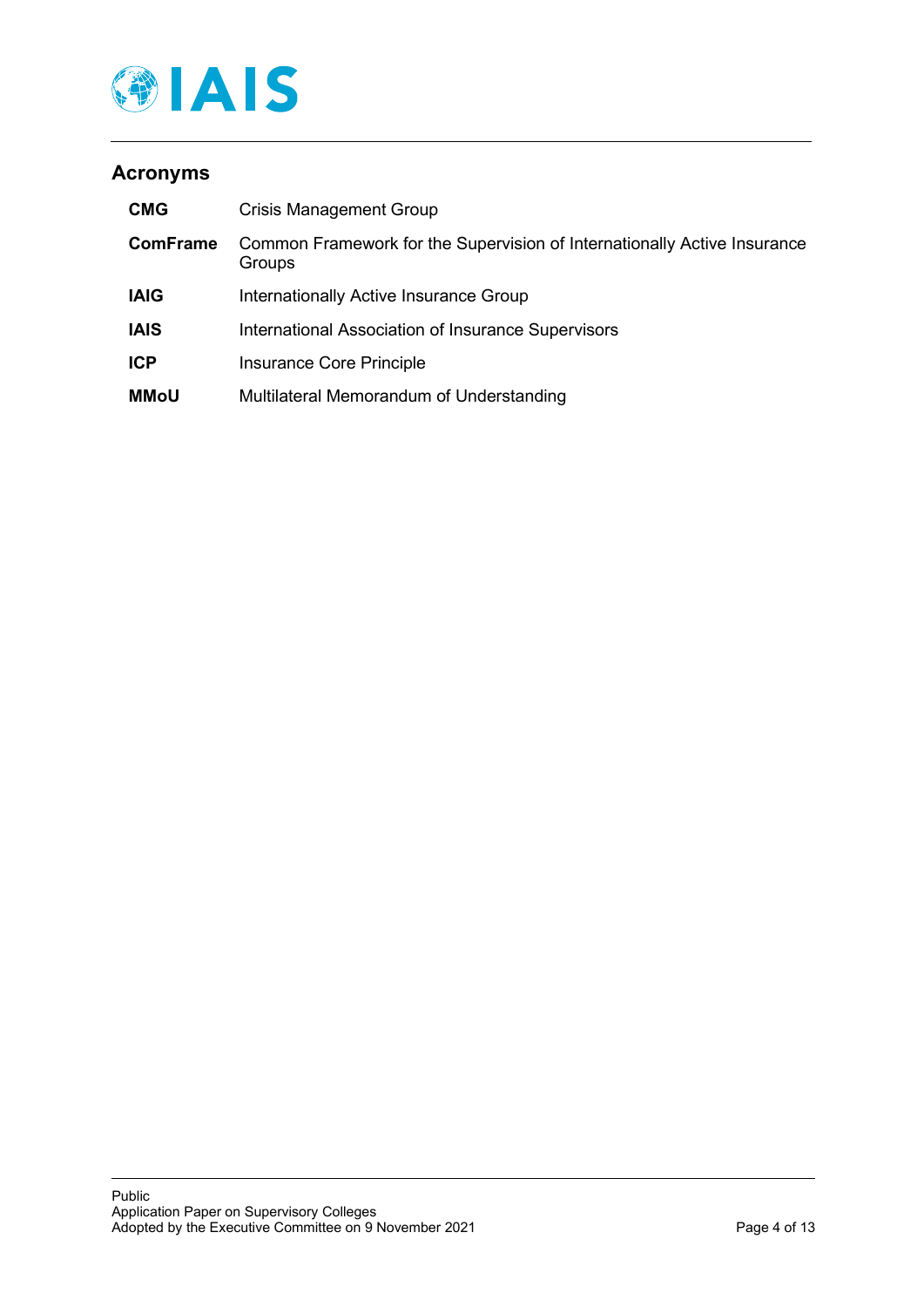

## <span id="page-4-0"></span>**1 Introduction**

1. This Application Paper describes the processes and practices related to the establishment and functioning of supervisory colleges for insurance groups with cross-border activities, as described in the Insurance Core Principles (ICP) and ComFrame (CF). In particular, the Application Paper supports observance of ICP 3 (Information Sharing and Confidentiality Requirements) and ICP 25 (Supervisory Cooperation and Coordination).

2. The objective of this Application Paper is to foster an understanding of the work of supervisory colleges and to explain the role and involvement insurers may have in supervisory colleges. This Application Paper, as a publicly available document, focuses on those aspects of supervisory college operations that are most relevant from the perspective of the insurance industry.

3. The original version of this Application Paper was adopted in October 2014.[1](#page-4-3) The Application Paper has now been revised and updated to reflect subsequent developments of IAIS supervisory material, including revision of ICPs 3 and 25 and the adoption of ComFrame, which took place in November 2019.

4. Coordination arrangements are mechanisms to foster cooperation and coordination between involved supervisors with regard to the supervision of insurance groups, as well as to promote a common understanding, communication and information exchange.<sup>[2](#page-4-4)</sup> One form of coordination arrangements is a supervisory college. In practice, a supervisory college often is the preferred form of coordination arrangements.

5. Supervisory colleges support the development of a common understanding of risks within an insurance group and promote a shared agenda for addressing these risks and vulnerabilities by coordinated activities or actions at the insurance legal entity and group level.

6. IAIS Application Papers should be read in the context of the proportionality principle, as described in the Introduction to the ICPs: "Supervisors have the flexibility to tailor their implementation of supervisory requirements and their application of insurance supervision to achieve the outcomes stipulated in the Principle Statements and Standards." Where appropriate, this Paper provides practical examples of the application of the proportionality principle.

7. In this Application Paper, all terms have the same meaning as set out in the IAIS Glossary and the Introduction to the ICPs.<sup>[3](#page-4-5)</sup> Explanations of frequently used terms that are not part of the IAIS Glossary are provided as necessary.

# <span id="page-4-1"></span>**2 Establishment of supervisory colleges**

## <span id="page-4-2"></span>**2.1 Role of the group-wide supervisor in establishing a supervisory college**

8. At the initial stage of establishing group-wide supervision, involved supervisors discuss and agree which of them is the group-wide supervisor for a cross-border insurance group.<sup>4</sup>

<span id="page-4-3"></span><sup>&</sup>lt;sup>1</sup> That version reflected, among others, the outcome of the IAIS Thematic Self Assessment and Peer Review [Supervisory Cooperation and Information Exchange](https://www.iaisweb.org/page/supervisory-material/implementation-and-capacity-building/assessments/file/34389/thematic-self-assessment-and-peer-review-supervisory-cooperation-and-information-exchange) (January 2012) and the discussions held at the Supervisory Forum in 2013.

<span id="page-4-4"></span><sup>2</sup> ICP 25.4.1.

<span id="page-4-6"></span><span id="page-4-5"></span><sup>3</sup> For example, the [IAIS Glossary](https://www.iaisweb.org/page/supervisory-material/glossary) provides for definitions of the following terms: supervisory college, group-wide supervisor, involved supervisor, IAIS MMoU, home supervisor, host supervisor, insurance legal entity. <sup>4</sup> ICP 25.1.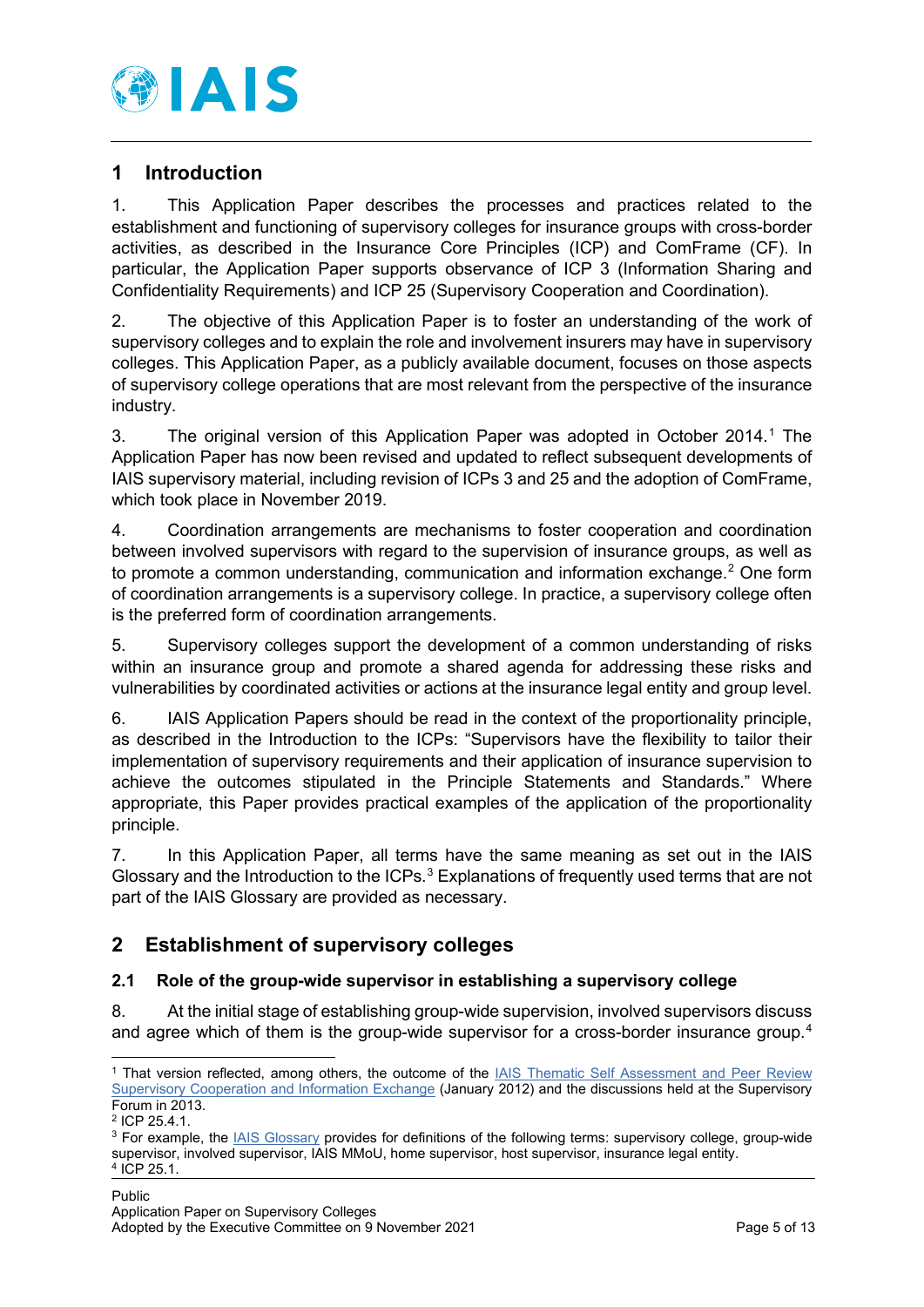

The group-wide supervisor facilitates and leads the cooperation and coordination amongst other involved supervisors and is ultimately responsible for delivering effective and efficient group-wide supervision.[5](#page-5-1)

9. The group-wide supervisor sets out the coordination arrangements in a written coordination agreement and puts such arrangements in place.[6](#page-5-2) The establishment of the supervisory college is not obligatory for all insurance groups, but it is obligatory for an Internationally Active Insurance Group (IAIG).<sup>[7](#page-5-3)</sup> For a cross-border group that is not an IAIG, the group-wide supervisor and other involved supervisors discuss and agree whether to establish a supervisory college, and if so, how to structure and operate the supervisory college.<sup>[8](#page-5-4)</sup> Where it is not determined necessary to establish a supervisory college for a crossborder group that is not an IAIG, this decision should be reassessed periodically, and upon any significant changes in the group, by the group-wide supervisor together with other involved supervisors.

10. As stated in ICP 23.2, the group-wide supervisor, in cooperation and coordination with other involved supervisors, determines the scope of group-wide supervision.<sup>[9](#page-5-5)</sup> As a first step, the group-wide supervisor, also in cooperation and coordination with other involved supervisors, identifies all legal entities that are part of the insurance group.<sup>[10](#page-5-6)</sup> Further, the group-wide supervisor would also request that the insurance group provide relevant information to enable the identification of its legal entities.

11. Once the relevant legal entities have been identified, the group-wide supervisor, in cooperation with other involved supervisors, determines whether the group is an IAIG after considering whether it meets both the international activity and size criteria, as provided in CF 23.0.a.[11](#page-5-7) As set out in CF 23.0.b, in limited circumstances the group-wide supervisor has discretion to determine that a group is not an IAIG even if it meets the criteria or that a group is an IAIG even if it does not meet the criteria.

#### <span id="page-5-0"></span>**2.2 Approaches to supervisory college structures and membership**

12. A supervisory college is typically composed of representatives of each of the supervisors responsible for the day-to-day supervision of the insurance legal entities, including material or relevant branches, which are part of the group and, as appropriate, any supervisors of other material non-insurance entities.<sup>[12](#page-5-8)</sup>

13. The group-wide supervisor, in cooperation and coordination with the involved supervisors, should carefully consider the structure of the supervisory college (for example,

<span id="page-5-5"></span><sup>9</sup> See also ICP 25.2.2.

<span id="page-5-1"></span><sup>5</sup> ICP 25.0.3.

<span id="page-5-2"></span><sup>6</sup> ICP 25.5.

<span id="page-5-3"></span><sup>7</sup> CF 25.6.a.

<span id="page-5-4"></span><sup>8</sup> ICP 25.6.

<span id="page-5-6"></span><sup>&</sup>lt;sup>10</sup> See ICP 23.1 and supporting guidance. In addition, as stated in ICP 23.2.5, the exclusion or inclusion of entities within the scope of the group-wide supervision should be regularly re-assessed.

<span id="page-5-7"></span><sup>11</sup> As stated in CF 23.0.a.4, although an insurance legal entity that has no parent or subsidiaries is not an insurance group, it should be regarded as an IAIG if it operates on a branch basis in foreign jurisdictions and meets the criteria. The supervisor of this entity, in cooperation with other involved supervisors, would determine whether the IAIG criteria are met. References to a "group" in this context would include such entities operating through branches which are identified as IAIGs.

<span id="page-5-8"></span> $12$  ICP 25.6.3. In addition, ICP 25.6.4 states that clear criteria should be established for defining the basis of membership in the supervisory college and provides a non-exhaustive list of issues which should be considered in establishing these criteria.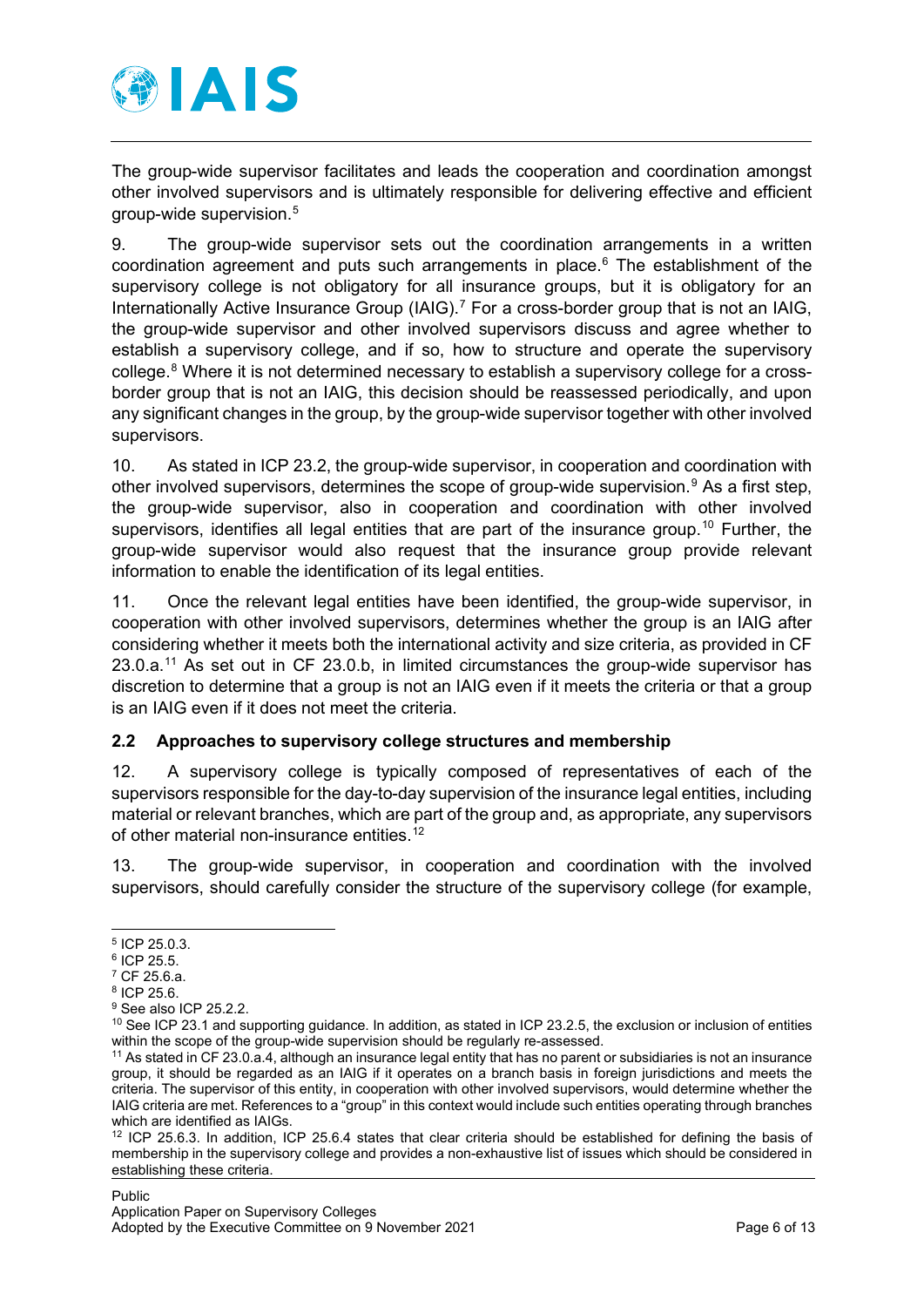

inclusive, tiered or regional).<sup>[13](#page-6-3)</sup> The decision on the structure of the supervisory college should ensure the effective and efficient use of resources to reduce the potential duplication of work and avoid the creation of any unnecessary additional burden on both supervisors and insurers.

14. A tiered structure of the supervisory college may be chosen for different reasons, such as to comply with the applicable legislation or to improve the efficiency and effectiveness of supervisory college work. Examples of a tiered structure can be a global supervisory college and regional colleges.

15. As part of the tiered structure of the supervisory college, some group-wide supervisors establish core colleges, which include only the supervisory college members responsible for the supervision of insurance legal entities, including branches, most material for the insurance group and/or the local market of that entity.

16. The broader supervisory college should be informed of the topics and discussions within the tiers of the supervisory college.

17. The structure of and membership in the supervisory college should be reviewed on a regular basis to reflect changing circumstances in the insurance group.<sup>[14](#page-6-4)</sup>

# <span id="page-6-0"></span>**3 Supervisory college procedures and tools**

18. Supervisory colleges use a variety of procedures and tools to facilitate their operations and enhance supervisory cooperation and coordination. In this regard, coordination agreements are used to establish a framework for supervisory college operations as well as the procedures for information exchange, confidentiality protection and use of IT tools that support the good functioning of supervisory colleges.

## <span id="page-6-1"></span>**3.1 Coordination agreements**

19. The purpose of a supervisory college coordination agreement<sup>[15](#page-6-5)</sup> is to establish an operational framework for the supervisory college. The coordination agreement is not legally binding and does not create enforceable obligations from one supervisor to another. However, jurisdictions may be subject to an obligation to establish such an agreement. [16](#page-6-6)

20. Involved supervisors remain subject to their jurisdictional legal and regulatory frameworks and their requirements for entering into coordination agreements. Even though coordination agreements are not legally binding, they confirm the commitment of the supervisory college members to cooperation within the supervisory college.

## <span id="page-6-2"></span>**3.2 Information exchange and confidentiality protection**

21. Information exchange is an important aspect of supervisory cooperation and coordination within supervisory colleges. The group-wide supervisor should be responsible for coordination of information sharing procedures amongst the other involved supervisors as well

<span id="page-6-3"></span><sup>13</sup> ICP 25.6.2.

<sup>14</sup> ICP 25.6.5.

<span id="page-6-6"></span><span id="page-6-5"></span><span id="page-6-4"></span><sup>15</sup> In practice, different terms may be used by supervisors to describe such a document, for example: college agreement, memorandum of understanding. The content of a document should be decisive in determining whether it should be considered as "a coordination agreement" as described above. <sup>16</sup> ICP 25.6.6.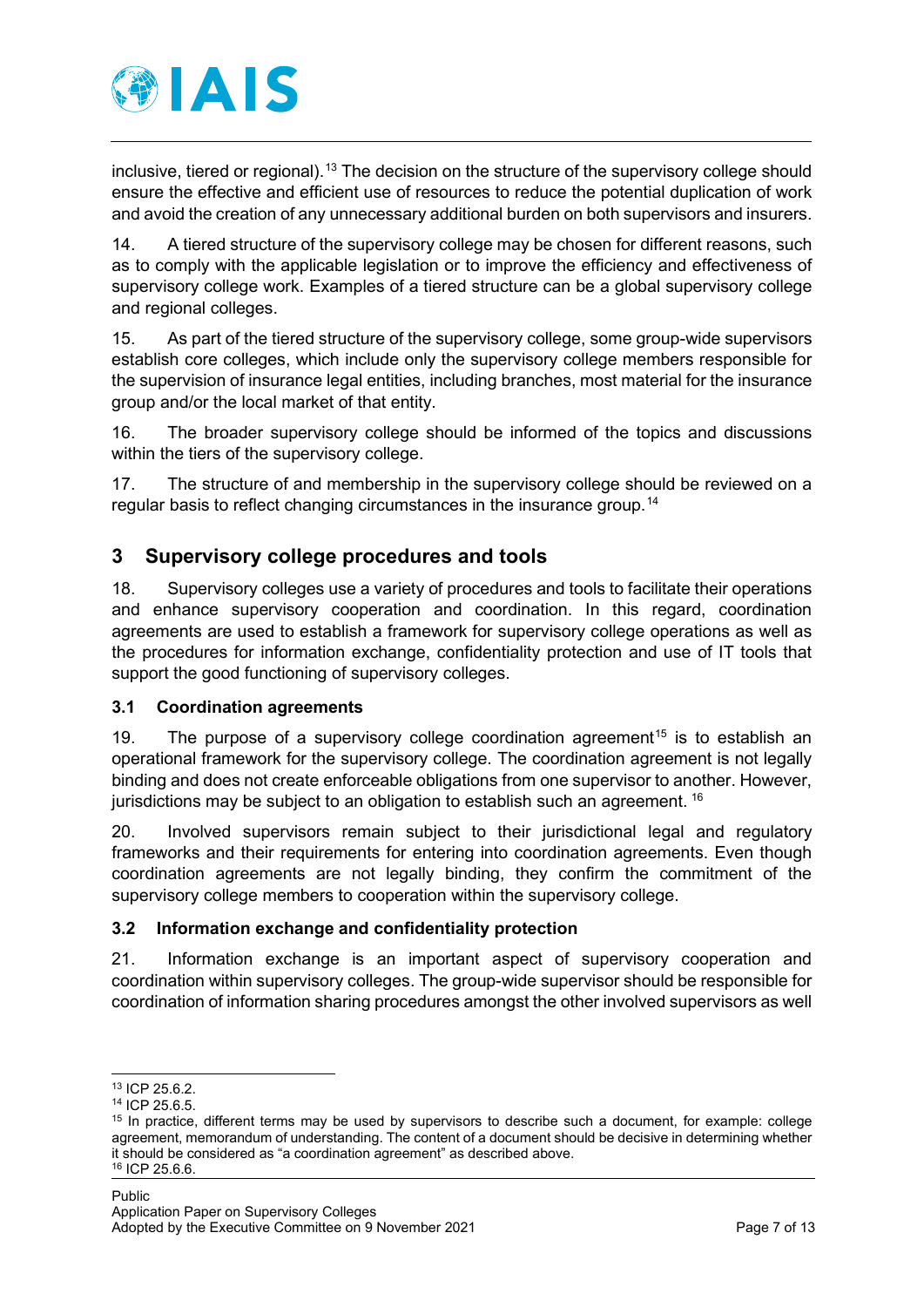

as the aggregation of group-wide information and dissemination of the relevant information to other involved supervisors.[17](#page-7-0)

22. The supervisor obtains information from, and shares information with, supervisory college members subject to confidentiality, purpose and use requirements.<sup>[18](#page-7-1)</sup> In this regard, the supervisor shares information, including non-public information, with relevant supervisors and authorities at its sole discretion and subiect to appropriate safeguards.<sup>[19](#page-7-2)</sup> Information exchange under confidentiality requirements, including conditions of professional secrecy<sup>[20](#page-7-3)</sup>, is a vital precondition for successful cooperation within supervisory colleges.

23. Information exchange amongst supervisory college members is subject to the legal requirements of each jurisdiction. The individual jurisdictional requirements of supervisory college members should be assessed to ensure they are able to exchange and protect confidential information for supervisory college purposes. The process includes an assessment of the present jurisdictional regime and practices and its observance of relevant international standards.<sup>[21](#page-7-4)</sup> The supervisory college may conduct this assessment in two ways:

- Rely on the assessment performed by the IAIS on the robustness of a jurisdiction's confidentiality regime as a part of the validation process to become a signatory to the IAIS Multilateral Memorandum of Understanding (MMoU); or
- Supervisors that have not yet undergone this procedure should be subject to a caseby-case assessment performed by the supervisory college members before participating in supervisory college activities.

24. All signatories to the IAIS MMoU undergo a validation of their laws and regulations to demonstrate compliance with the MMoU's strict confidentiality regime based on the confidentiality requirements in ICP 3. For this reason, if all relevant parties are signatories to the IAIS MMoU, it is the preferred framework for multilateral information exchange.<sup>[22](#page-7-5)</sup> However, a supervisory college may include both IAIS MMoU signatories and non-signatories. Members of a supervisory college who are not signatories to the IAIS MMoU should enter into a similar long-term agreement covering information exchange and confidentiality, which could be included in the college coordination agreement. $23$ 

25. The circumstances of supervisory college members may change during the course of their collaboration, which may alter the original assessment of the ability to exchange information under conditions of professional secrecy with other supervisory college members.<sup>24</sup> When circumstances change, the supervisory college member should inform the

<span id="page-7-5"></span><sup>22</sup> ICP 3.2.2.

<span id="page-7-0"></span><sup>17</sup> ICP 25.2.2. See also ICP 25.2.5, which states that group-wide supervisor should make relevant information available to the other involved supervisors on a proactive basis and in a timely manner.

<span id="page-7-1"></span><sup>18</sup> See the Principle Statement of ICP 3. See also ICP 2.7.

<sup>19</sup> ICP 3.2.

<span id="page-7-3"></span><span id="page-7-2"></span> $20$  The obligation of professional secrecy means that – as a basic rule – all confidential information received may not be divulged to any person or authority. A jurisdiction's professional secrecy requirements should apply to any person currently or previously employed by or acting on behalf of a regulatory authority.

<span id="page-7-4"></span> $21$  For all supervisory colleges, ICPs 3 and 25 are applicable. ComFrame material in ICP 25 also applies to supervisory colleges of IAIGs. The requirements laid down in the IAIS MMoU apply to the supervisory college members who are signatories to the IAIS MMoU. Annex B of the IAIS MMoU sets out the requirements for the strict confidentiality regime.

<span id="page-7-6"></span><sup>23</sup> ICP 25.6.8.

<span id="page-7-7"></span> $24$  The examples include changes in law or in supervisory practices in particular jurisdiction, which may decrease the level of protection of information received from other supervisors and thus may affect the original assessment in a negative way.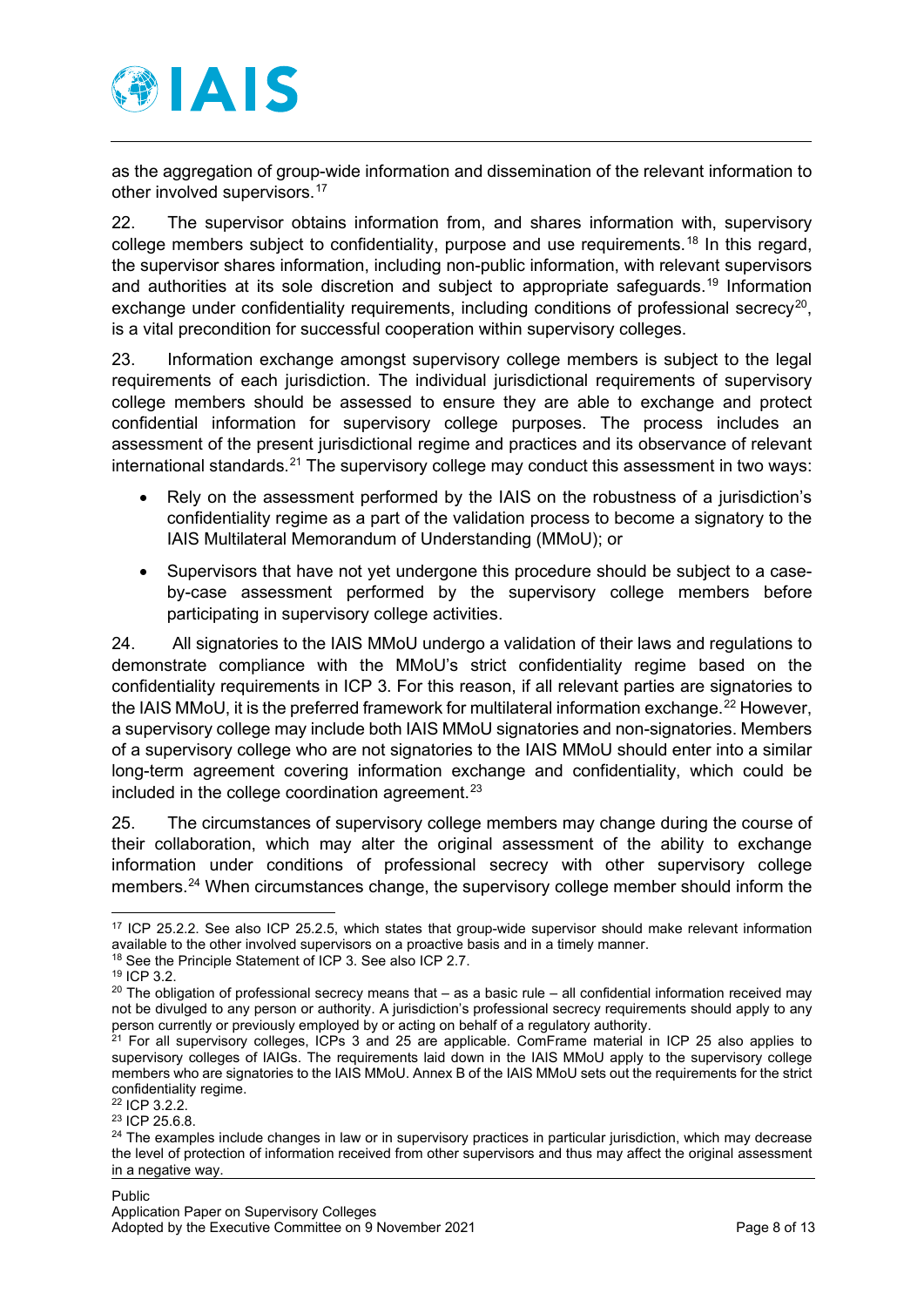

group-wide supervisor. The group-wide supervisor should, in turn, inform other members of the supervisory college. A subsequent assessment may need to be conducted to ensure continuity of the information exchange amongst supervisory college members.

26. Depending on the terms of the coordination agreement, if an assessment of the relevant jurisdictional requirements of the other involved supervisor is not successful, that supervisor would not be admitted as a supervisory college member. Such a supervisor may still be included, to a certain extent, in supervisory college work. As a default option, the groupwide supervisor and other supervisory college members may share publicly available information with the said supervisor. In turn, this supervisor may share information with supervisory college members, including the group-wide supervisor.

## <span id="page-8-0"></span>**3.3 IT Tools**

27. The group-wide supervisor should give careful attention to confidentiality requirements when choosing or developing the IT tools that support the work and functioning of the supervisory college. In particular, password-protected websites, secure e-mail exchange and IT platforms are commonly used within supervisory colleges. The group-wide supervisor may also want to consider how to leverage IT tools to facilitate in-person, virtual as well as hybrid meetings.

## <span id="page-8-1"></span>**4 Functions and activities of a supervisory college**

28. Supervisory colleges facilitate cooperation between the group-wide supervisor and other involved supervisors and provide important functions and activities as part of the groupwide supervisory process.

#### <span id="page-8-2"></span>**4.1 Supervisory college as a forum for ongoing cooperation**

29. This Application Paper consistently speaks of supervisory colleges as a permanent platform for supervisory cooperation and coordination. In this context, the term "supervisory college" needs to be distinguished from "supervisory college meetings", which refers to situations where the involved supervisors convene in-person or virtually.

30. Supervisory college members may exchange information and coordinate their supervisory activities, including the application of supervisory measures. Supervisory decisions remain the responsibility of each of the involved supervisors and remain subject to jurisdictional legislation.

#### <span id="page-8-3"></span>**4.2 Supervisory college planning cycle and workplan**

31. In the same way that supervisors set up planning cycles for supervisory activities, the group-wide supervisor typically establishes a planning cycle for activities to be carried out by the supervisory college. This process usually begins with the draft of a workplan and ends with an evaluation of the supervisory college activities. During the cycle, a number of activities revolve around planning, conducting and follow-up of supervisory college meetings, ad hoc or regular information exchange and other supervisory college activities.

32. Key elements of the supervisory college planning cycle are displayed below, some of which may involve the supervised group. Additional elements may be added, either as planned or ad hoc activities.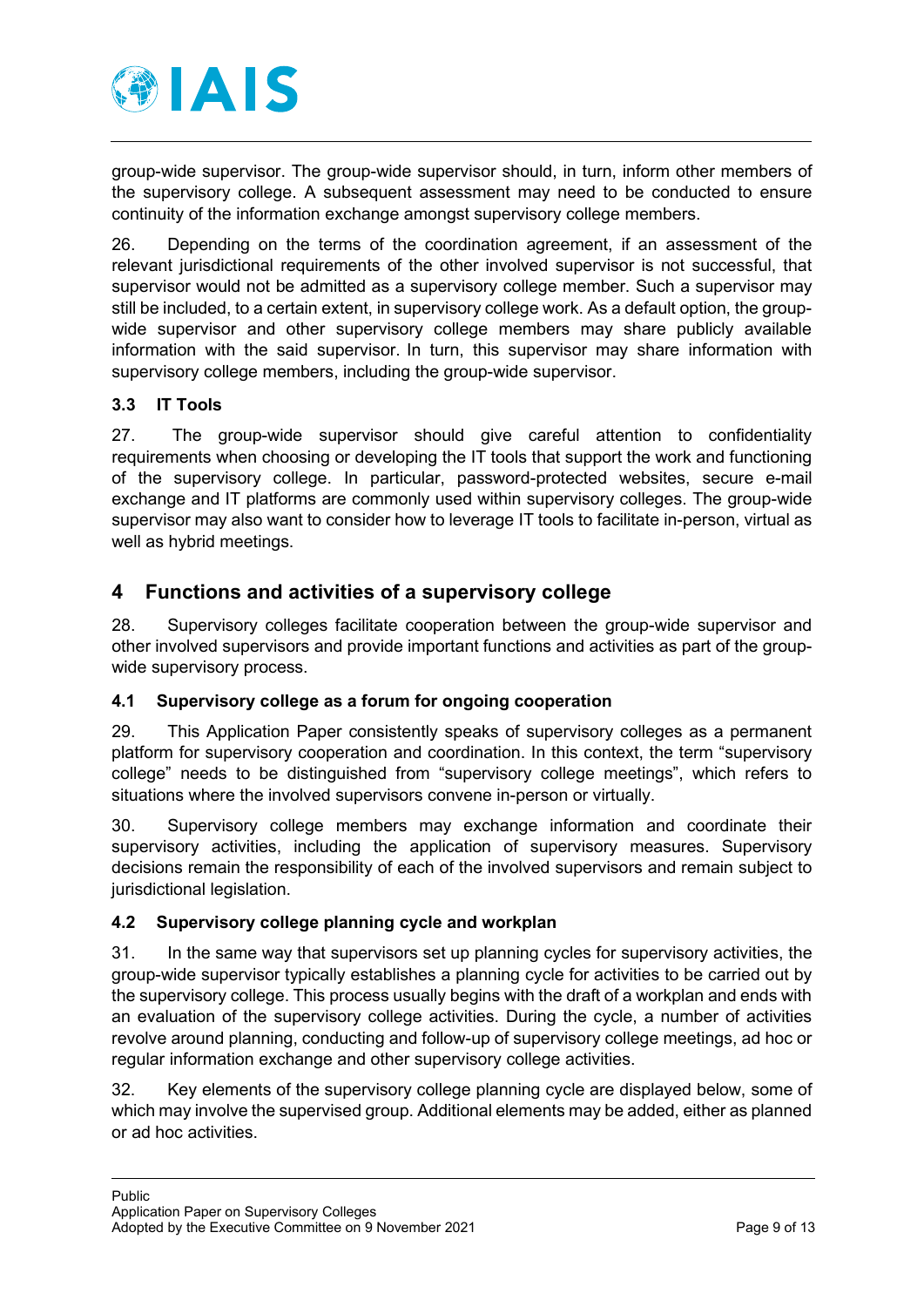



*Figure 1. Key elements of the supervisory college planning cycle*

33. Supervisory college workplans are living documents and are regularly updated to reflect changes to a supervised group. Workplans should also reflect the nature and circumstances of the group; for example, the workplan for a less complex group with no significant supervisory concerns may be simpler when compared to a workplan for a more complex group or one with ongoing supervisory concerns. The group-wide supervisor establishes the workplan for the following year and includes input from supervisory college members. The workplan is usually discussed in a college meeting and typically includes college activities such as meetings, joint on-site inspections, specific key areas or focus topics that the supervisory college would like to review and the coordination activities of crisis management preparations. Workplans detail the activities to be conducted and the responsible college member(s), including the target date for completion.

#### <span id="page-9-0"></span>**4.3 Supervisory college activities related to the group-wide risk assessment**

34. Information exchanges and discussions within supervisory colleges commonly cover key risk areas and concerns applicable in each jurisdiction that is represented in the supervisory college. As stated in ComFrame, the group-wide supervisor should use information gathered on legal entities within the IAIG from other involved supervisors as one of the bases for the assessment of group-wide risk.<sup>[25](#page-9-1)</sup>

35. Risk assessments are conducted at the insurance legal entity and group-wide level on a regular basis and are usually a main focus of the supervisory college. Such risk assessments can help the group-wide supervisor and other supervisory college members enhance their understanding of the group as well as identify and coordinate appropriate supervisory actions and activities, if necessary. [26](#page-9-2) As stated in ComFrame, where other involved supervisors

<span id="page-9-1"></span><sup>25</sup> CF 9.2.a.3.

<span id="page-9-2"></span><sup>&</sup>lt;sup>26</sup> In some cases, supervisory colleges also consider the risk assessments of branches, for example if the branch is material for the group or the local market.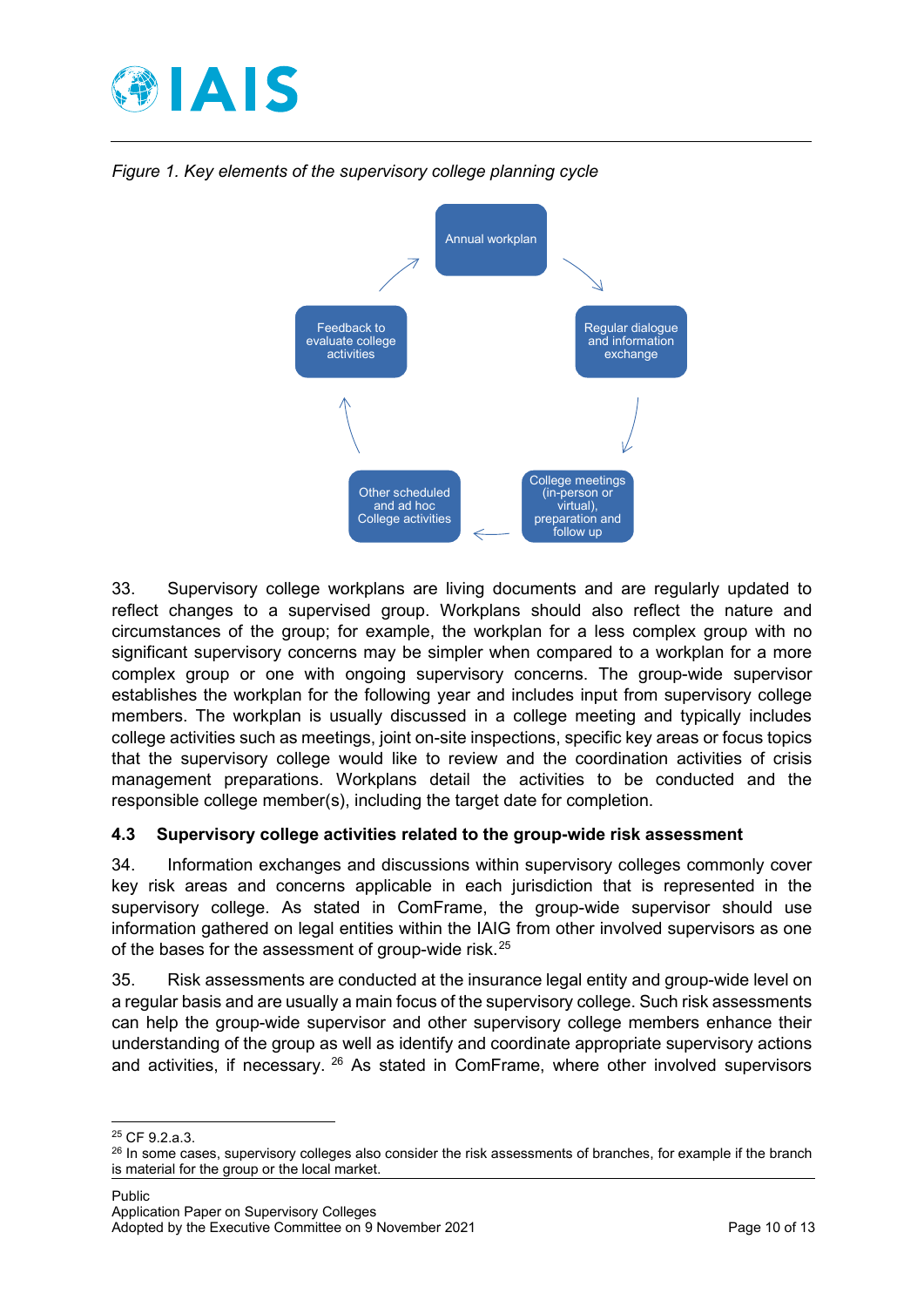

identify risks that may be relevant to the supervision of the IAIG at the group level, they should share their individual risk assessment with the group-wide supervisor.<sup>[27](#page-10-1)</sup>

36. A broad range of quantitative and qualitative data is used for risk assessments. In this respect, the group-wide supervisor and other members of a supervisory college may agree on selected data, such as a list of ratios, to be exchanged within the supervisory college on a regular basis.

37. Discussing issues and exchanging information related to the group-wide risk assessment in a supervisory college aims to establish a common understanding among the supervisory college members of the risks to which the group and its legal entities are exposed. Different views and perspectives enrich the discussion within the supervisory college. Therefore, members of the supervisory colleges should be given an opportunity to reach a consensus view. The group-wide risk assessment is an ongoing process and the assessment should be updated to reflect the exchange of information within the supervisory college.

38. As regards the group-wide supervision of IAIGs, the group-wide supervisor communicates the results of the group-wide supervisory review, including the group-wide risk assessment, to the supervisory college and, as appropriate, to the Head of the IAIG.<sup>[28](#page-10-2)</sup>

39. The results of the group-wide supervisory review and the risk assessment may be presented to representatives of the head of the group in an appropriate way. Most relevant aspects might also be discussed with members of the group-wide Senior Management during the supervisory college meeting.<sup>[29](#page-10-3)</sup>

## <span id="page-10-0"></span>**4.4 Supervisory cooperation in planning for crisis management**

40. The responsibilities of the group-wide supervisor include coordinating crisis management preparations with other involved supervisors and relevant authorities.<sup>[30](#page-10-4)</sup> In this regard, ICP 25 also recognises the role of a supervisory college, which should plan in advance the process for cooperation and coordination during crisis situations in order to benefit from well-established information and cooperation channels and procedures should a crisis occur.<sup>[31](#page-10-5)</sup>

41. ComFrame requires the establishment of an IAIG Crisis Management Group (CMG) with the objective of enhancing preparedness for, and facilitating the recovery and resolution of, the IAIG.<sup>[32](#page-10-6)</sup>

42. Authorities may also decide to extend these cooperation platforms to other insurers with cross-border operations that are not classified as IAIGs. Alternatively, where the setup of such a body is not deemed necessary, another type of arrangement could be considered, such as the IAIS MMoU or the supervisory college. The supervisory college may qualify as an IAIG CMG if the supervisory college's coordination arrangements address recovery and resolution; and membership includes those authorities which would otherwise be members of the IAIG CMG. [33](#page-10-7)

<span id="page-10-7"></span>Public

<span id="page-10-1"></span><sup>27</sup> CF 9.2.a.3.

<span id="page-10-2"></span><sup>28</sup> CF 9.7.a.

<span id="page-10-3"></span> $^{29}$  For more about involvement of group-wide Senior Management in supervisory college meetings, see Section 5.3. <sup>30</sup> ICP 25.7.

<span id="page-10-5"></span><span id="page-10-4"></span><sup>31</sup> ICP 25.7.8.

<span id="page-10-6"></span><sup>32</sup> CF 25.7.a. More details about the functioning of IAIG CMGs can be found in the Application Paper on Resolution [Powers and Planning.](https://www.iaisweb.org/page/supervisory-material/application-papers/file/97806/application-paper-on-resolution-powers-and-planning)<br><sup>33</sup> CF 25.7.a.3.

Application Paper on Supervisory Colleges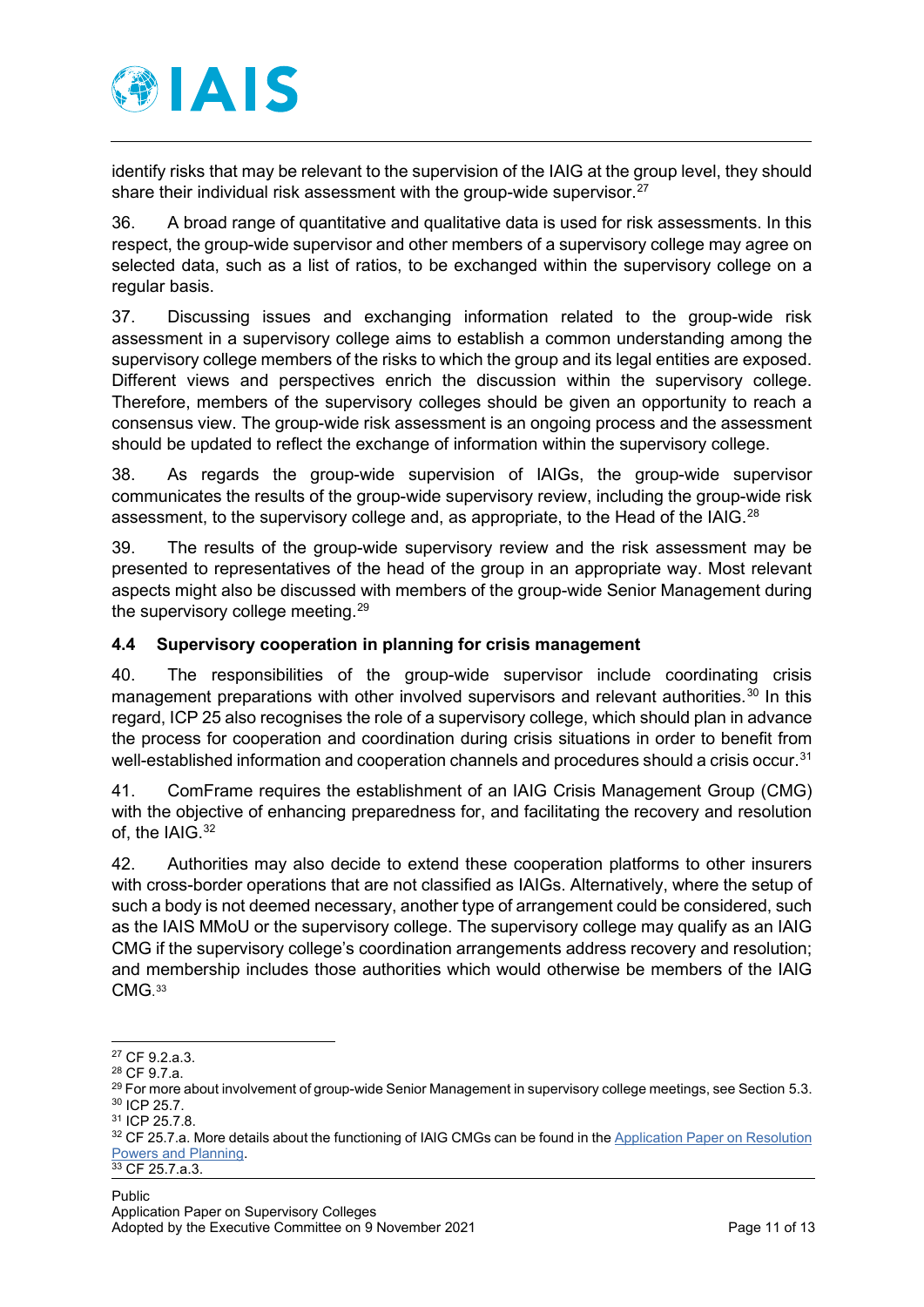

# <span id="page-11-0"></span>**5 Organisation of supervisory college meetings**

43. Supervisory college meetings should be well organised to support the effectiveness of the supervisory college, including identifying the agenda in advance of and the need for any actions following a meeting. The frequency of meetings and the role of the group itself in a meeting should also be identified in advance.

## <span id="page-11-1"></span>**5.1 Purpose and objective of supervisory college meetings**

44. The purpose and objective of a supervisory college meeting should be defined by the group-wide supervisor and communicated to the supervisory college members prior to the meeting.

## <span id="page-11-2"></span>**5.2 Frequency and form of supervisory college meetings**

45. In practice, most supervisory colleges meet at least annually either in-person or virtually. In the case of supervisory colleges for IAIGs, ComFrame states that those supervisory colleges should meet at least annually. Supervisory college meetings are commonly in-person, however, when an in-person meeting is not practical, meetings should take place by virtual means. $34$ 

46. Supervisory colleges of bigger or more complex groups tend to meet more frequently. For example, some supervisory colleges meet twice per year: once in-person and once virtually. In addition to regular meetings, ad hoc (in-person or virtual) meetings of the supervisory college may be required to facilitate information exchange in the case of events or changes that are material to the group.

#### <span id="page-11-3"></span>**5.3 Involvement of group-wide Senior Management in supervisory college meetings**

47. A supervisory college provides a forum for involved supervisors to interact with the insurer's group-wide Senior Management.<sup>[35](#page-11-5)</sup> In this respect, group-wide Senior Management may be invited to participate in part of the supervisory college meeting to present and provide their views on relevant developments and receive feedback from supervisory college members. Depending on the scope of the issues being discussed, other staff from the group may attend the supervisory college meeting as well.

48. The group-wide supervisor is responsible for deciding whether to invite group-wide Senior Management and for coordinating their involvement in the supervisory college meeting. The group-wide supervisor should also be the point of contact for group-wide Senior Management.

49. When asking group-wide Senior Management to attend a supervisory college meeting, the group-wide supervisor is expected to communicate the objective and scope of issues to be covered in a clear and transparent manner. For example, group-wide Senior Management can be asked to provide a presentation on the group's situation and specific developments within the group. The presentation and the discussion between group-wide Senior Management and the supervisory college members may also focus on certain specific issues.

50. The discussion between the supervisory college members and group-wide Senior Management provides each of them with an opportunity to better understand the situation of the insurance group and relevant developments, to share their respective points of view, and

<span id="page-11-5"></span><span id="page-11-4"></span> $34$  See ICP 25.6.7 as well as CF 25.6.a and supporting guidance CF 25.6.a.3.<br> $35$  ICP 25.6.10.